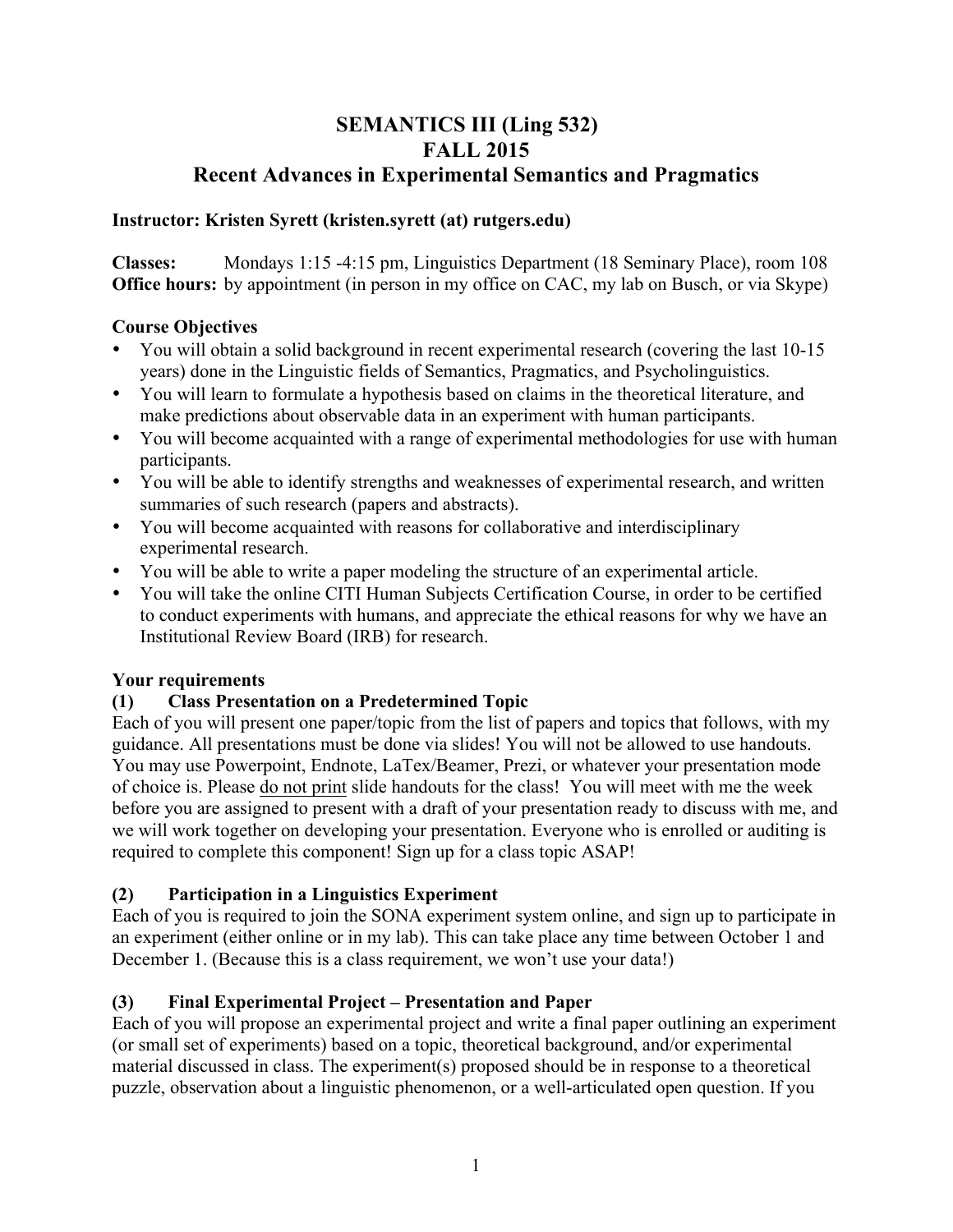are formerly enrolled in the class and/or are doing an experimental QP or dissertation with me, you are required to complete this component!

### **Important Deadlines**

Experimental project idea (2- to 3-page summary): October 19 Statement of hypotheses, proposal of methodology, and list of references: November 2 1- to 2-page theoretical summary, outline of experiment, sample stimuli: November 23 Draft of final presentation slides: November 30 Final paper: December 14

**The Plan Date Topic Readings** 9/8 **(Tues) Introduction to Experimental Research Quantification and Scope**  Required Lidz & Musolino (2002) If you haven't already, take the CITI Human Subjects certification course: https://orra.rutgers.edu/citi Optional Brasoveanu & Dotlačil (2015), Gualmini et al. (2008) 9/14 **Quantifier Raising, ACD** Required Syrett & Lidz (2011); Syrett (2015); Kennedy (1997) Optional Hackl et al. (2012); Szabolsci (2014) 9/21 **Gradable Adjectives and Vagueness Presenter: Vera Gor** Required Frazier et al. (2008); Kennedy (2007); Syrett et al. (2010)) Optional McNally (2011); Solt (2015) 9/28 **Definiteness Presenter: Luca Iacoponi** Required Caponigro et al. (2012); Schwarz (2015) Optional Strawson (1950) 10/5 **Presuppositions and Accommodation Presenters: Diti Bhadra, Nick Winter** Required Chemla (2009); Schwarz (2007) Optional Chemla & Bott (2011); Stalnaker (1974) 10/12 **At-Issueness, Appositives Presenter: Peter van Elswyk** Required Harris & Potts (2009); Syrett & Koev (2015); Potts (2011) Optional Anderbois et al. (2010); Simons et al. (2010)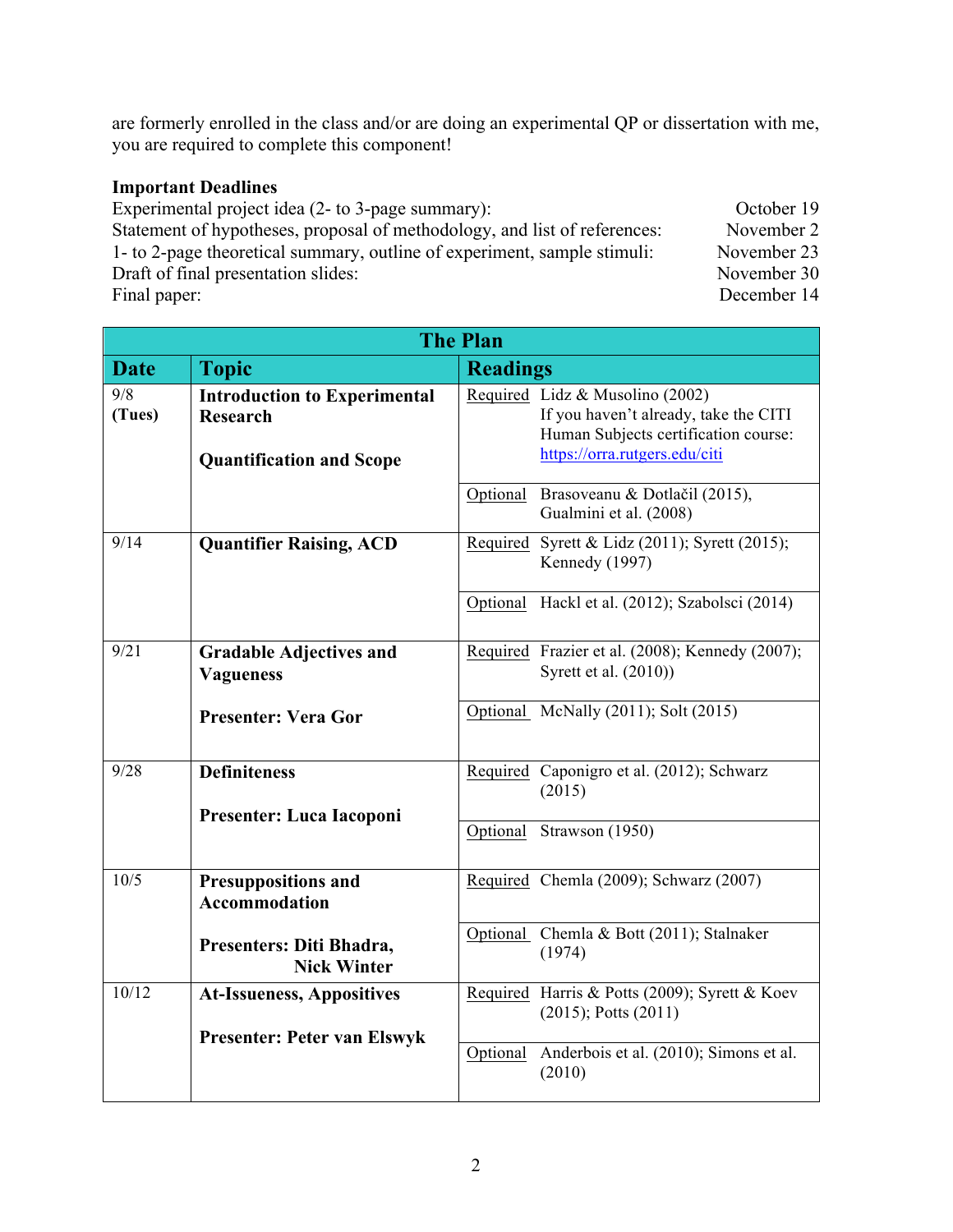| <b>The Plan</b>   |                                                          |                                                                               |  |
|-------------------|----------------------------------------------------------|-------------------------------------------------------------------------------|--|
| <b>Date</b>       | <b>Topic</b>                                             | <b>Readings</b>                                                               |  |
| 10/19<br>deadline | <b>Scalar Implicatures</b><br>Presenters: Sarah Hansen,  | Required Bott & Noveck (2004); Breheny et al.<br>(2012)                       |  |
|                   | <b>Augustina Owusu</b>                                   | Optional Breheny et al. (2005); van Tiel et al.<br>(to appear); Horn $(2008)$ |  |
| 10/26             | <b>Embedded Implicatures</b>                             | Required Chemla & Spector (2011); Chierchia et<br>al. $(2012)$                |  |
|                   | <b>Presenters: Morgan Moyer,</b><br>Livia Souza          | Optional Geurts & Pouscoulous (2009); Ippolito<br>(2010)                      |  |
| 11/2<br>deadline  | <b>Collectivity, Distributivity,</b><br><b>Plurality</b> | Required Schwarzschild (1996); Syrett &<br>Musolino (to appear)               |  |
|                   | Presenter: n/a                                           | Optional Frazier et al. (1999); Syrett &<br>Musolino (2013)                   |  |
| 11/9              | <b>Numerals</b>                                          | Required Cummins et al. (2012); Geurts (2006)                                 |  |
|                   | <b>Presenter: Deepak Alok,</b><br><b>Kunio Kinjo</b>     | Optional Breheny (2008); Huang et al. (2013);<br>Musolino (2004)              |  |
| 11/16             | <b>Modified Numerals</b><br>Presenter: Tomoe Arii,       | Required Cummins et al. (2010); Marty et al.<br>$(2015)$ ; Nouwen $(2010)$    |  |
|                   | <b>Shu-Hao Shih</b>                                      | Optional Geurts et al. (2010); Schwarz et al<br>(2012)                        |  |
| 11/23<br>deadline | No class!                                                |                                                                               |  |
| 11/30<br>deadline | <b>Most</b>                                              | Required Hackl (2009); Lidz et al. (2011)                                     |  |
|                   | <b>Presenter: Eason Chen,</b><br><b>Jess Law</b>         | Optional Gajewski (2009); Kotek et al. (2015)                                 |  |
| 12/7              | <b>Final Presentations</b><br>(10 mins each)             | n/a                                                                           |  |
| 12/14<br>deadline |                                                          |                                                                               |  |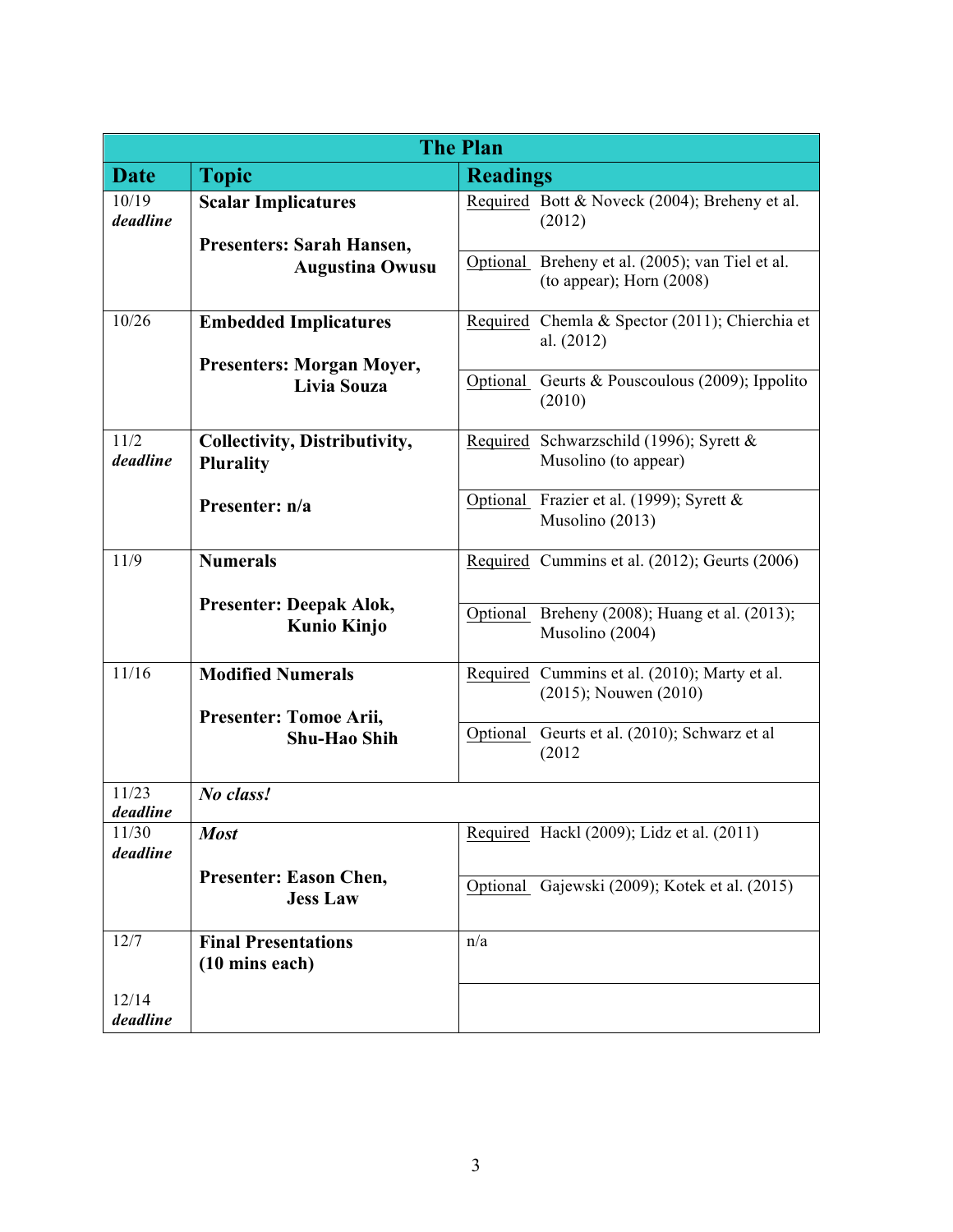**Note:** 

*Do not panic when you look at this list. There's no way on God's green earth that we're going to get through all of these readings! I'm providing you with a rather comprehensive list of key papers that represent work done on the topics we're covering, so that if you're interesting in doing more with any of these topics, you'll have many key references at your fingertips.* 

*Required and optional readings for each week are in bold. The others are for your reference.*

## **TOPICS AND READINGS**

#### **Quantification and Scope**

*Experimental Papers*

- **Brasoveanu, Adrian, & Dotlačil, Jakub. (2015). Strategies for scope taking.** *Natural Language Semantics***,** *23***, 1-19.**
- **Gualmini, Andrea, Hulsey, Sarah, Hacquard, Valentine, & Fox, Danny. (2008). The question-answer requirement for scope assignment.** *Natural Language Semantics***,**  *16***, 205-237.**
- **Lidz, Jeffrey, & Musolino, Julien. (2002). Children's command of quantification.**  *Cognition***,** *84***, 113-154.**
- Musolino, Julien, & Gualmini, Andrea. (2004). The role of partitivity in child language. *Language Acquisition*, *12*, 97-107.
- Musolino, Julien, & Lidz, Jeffrey. (2003). The scope of isomorphism: Turning adults into children. *Language Acquisition*, *11*, 277-291.
- Musolino, Julien, & Lidz, Jeffrey. (2006). Why children aren't universally successful with quantification. *Linguistics*, *44*, 817-852.
- Viau, Joshua, Lidz, Jeffrey, & Musolino, Julien. (2010). Priming of abstract logical representations in 4-year-olds. *Language Acquisition*, *17*, 26-50.

### *Theoretical Background*

Reinhart, Tanya. (1997). Quantifier scope: How labor is divided between QR and choice functions. *Linguistics and Philosophy*, *20*, 335–397.

Reinhart, Tanya. (1976). The syntactic domain of anaphora. PhD dissertation, MIT. [Chapters 1, 5]

### **Quantifier Raising and Antecedent-Contained Deletion**

#### *Experimental Papers*

**Hackl, Martin, Koster-Hale, Jorie, & Varvoutis, Jason. (2012). Quantification and ACD: Evidence from real-time processing.** *Journal of Semantics***,** *29***, 145-206.**

Kiguchi, Hirohisa, & Thornton, Rosalind. (2004). Binding principles and ACD constructions in child grammars. *Syntax*, *7*, 234-271.

Sugawara, Ayaka, Kotek, Hadas, Hackl, & Wexler, Ken. (2013). Long vs. short QR: Evidence from the acquisition of ACD. In S. Baiz, N. Goldman, and R. Hawkes (eds.), *Proceedings of the 37th Annual BUCLD* (pp. 410-422). Somerville, MA: Cascadilla Press.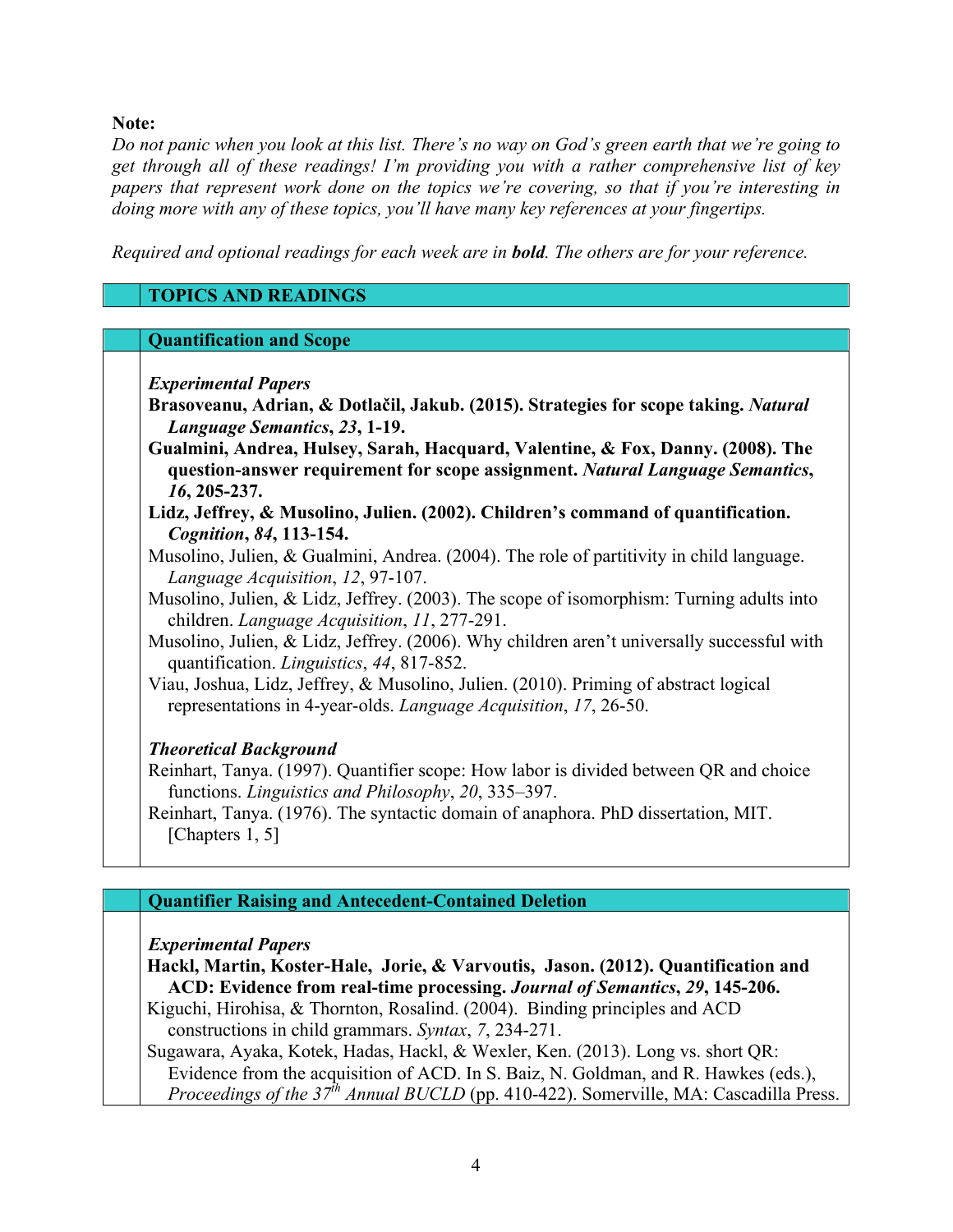- Syrett, Kristen. *to appear*. QR out of a tensed clause: Evidence from Antecedent-Contained Deletion. *Ratio (Special Issue: Investigating Meaning, ed. by N. Hansen and E. Borg)*, *28*.
- **Syrett, Kristen. (2015). Experimental support for inverse scope readings of finiteclause embedded Antecedent-Contained Deletion sentences.** *Linguistic Inquiry***,** *46***, 579-592.**
- **Syrett, Kristen, & Lidz, Jeffrey. (2011). Competence, performance and the locality of Quantifier Raising: Evidence from 4-year-old children.** *Linguistic Inquiry***,** *42***, 305- 337.**
- Syrett, Kristen, & Lidz, Jeffrey. (2009). QR in child grammar: Evidence from Antecedent-Contained Deletion. *Language Acquisition: A Journal of Developmental Linguistics*, 16: 67-81.

## *Theoretical Background*

Cecchetto, Carlo. Explaining the locality conditions of QR: Consequences for the theory of phases. *Natural Language Semantics*, *12*, 345-397.

- Fox, Danny. (2002). Antecedent-contained deletion and the copy theory of movement. *Linguistic Inquiry*, *33*, 63-96.
- Fox, Danny. (1995). Economy and scope. *Natural Language Semantics*, *3*, 283-341. **Kennedy, Christopher. (1997). Antecedent-contained deletion and the syntax of quantification.** *Linguistic Inquiry***,** *28***, 662-688.**

Merchant, Jason. (2000). Economy, the copy theory, and antecedent-contained deletion. *Linguistic Inquiry*, *31*, 566-575.

**Szabolsci, Anna. (2014). Quantification and ACD: What is the evidence from real-time processing evidence for? A response to Hackl** *et al***. (2012).** *Journal of Semantics***,** *31***, 135-145.**

## **Gradable Adjectives and Vagueness**

## *Experimental Papers*

- Barner, David, & Snedeker, Jesse. (2008). Compositionality and statistics in adjective acquisition: 4-year-olds interpret *tall* and *short* based on the size distributions of novel noun referents. *Child Development*, *79*, 594-608.
- **Frazier, Lyn, Clifton, Charles, Jr., & Britta Stolterfoht. (2008). Scale structure: Processing minimum standard and maximum standard scalar adjectives.** *Cognition***,**  *106***, 299-324.**
- Syrett, Kristen, Bradley, Evan, Kennedy, Christopher, & Lidz, Jeffrey. (2006). Shifting standards: Children's understanding of gradable adjectives. In Kamil Ud Deen, Jun Nomura, Barbara Schulz, & Bonnie D. Schwartz (Eds.), *Proceedings of the Inaugural Conference on Generative Approaches to Language Acquisition - North America, Honolulu, HI, Vol. 2* (pp. 353-364). Cambridge, Mass: UConn Occasional Papers in Linguistics 4.
- **Syrett, Kristen, Kennedy, Christopher, & Lidz, Jeffrey. (2010). Meaning and context in children's understanding of gradable adjectives.** *Journal of Semantics***,** *27***, 1-35.**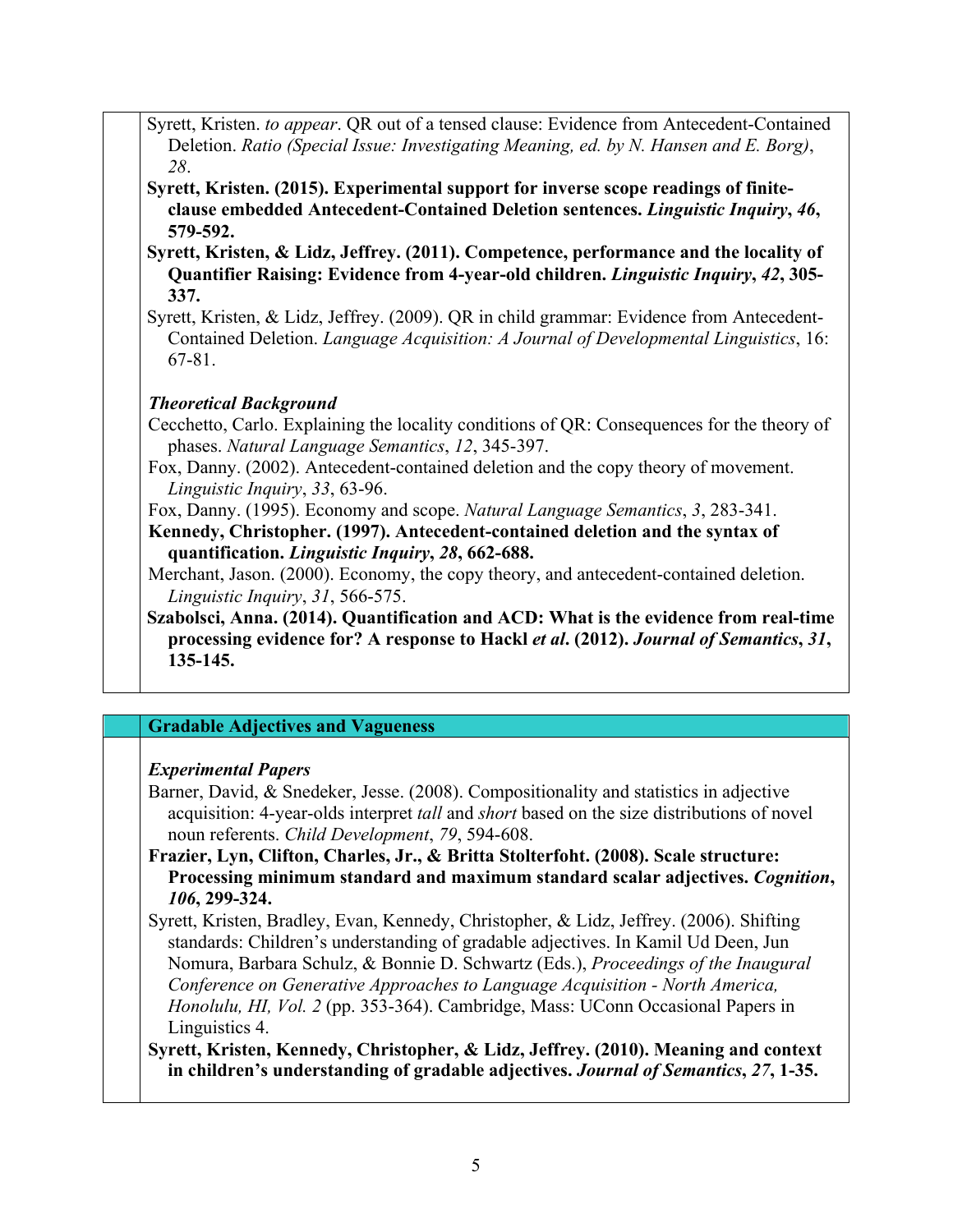*Theoretical Background*

**Kennedy Christopher. (2007). Vagueness and grammar: The semantics of relative and absolute gradable adjectives.** *Linguistics and Philosophy***,** *30***, 1-45.**

Kennedy, Christopher, & McNally, Louise. (2005). Scale structure, degree modification, and the semantics of gradable predicates. *Language*, *81*, 345-381.

**McNally, Louise. (2011). The relative role of property type and scale structure in explaining the behavior of gradable adjectives. In Rick Nouwen, Robert van Rooij, Uli Sauerland, and Hans-Christian Schmitz (eds.),** *Papers from the ESSLLI 2009 Workshop on Vagueness in Communication* **(pp. 151-168). Berlin: Springer.**

Sassoon, Galit. (2013). A typology of multidimensional adjectives. *Journal of Semantics*, *30*, 335-380.

**Solt, Stephanie. (2015). Vagueness and imprecision: Empirical foundations.** *Annual Review of Linguistics***,** *1***, 102-127.**

Toledo, Assaf, & Sassoon, Galit. (2011). Absolute vs. relative adjectives – Variance within vs. between individuals. In Neil Ashton, Anca Chereches, and David Lutz (Eds.), *Proceedings of Semantics and Linguistics Theory (SALT) 21* (pp. 135-154). eLanguage.

### **Definiteness**

*Experimental Papers*

**Caponigro, Ivano, Pearl, Lisa, Brooks, Neon, & Barner, David. (2012). Acquiring the meaning of free relative clauses and plural definite descriptions.** *Journal of Semantics***,** *29***, 261-293.**

Hunter, Tim, & Lidz, Jeffrey. (2013). Conservativity and the learnability of determiners. *Journal of Semantics*, *30*, 315-334.

**Schwarz, Florian. (2015). False but slow: Evaluating statements with non-referring definites.** *Journal of Semantics***.**

*Theoretical Background*

Russell, Bertrand. 1905. On denoting. *Mind*, *14*, 479-493.

Schoubye, Anders J. 2010. Descriptions, truth value intuitions, and questions. *Linguistics and Philosophy*, *32*, 583-617.

**Strawson, P. F. (1950). On referring.** *Mind***,** *59***, 320-344.**

#### **Presuppositions and Accommodation**

*Experimental Papers*

**Chemla, Emmanuel. (2009). Presuppositions of quantified sentences: Experimental data.** *Natural Language Semantics***,** *17***, 299-340.**

**Chemla, Emmanuel, & Bott, Oliver. (2011). Processing presuppositions: Dynamic semantics vs pragmatic enrichment.** *Language and Cognitive Processes***,** *28***, 241-260.**

Cummins, Chris, Amaral, Patricia, & Katsos, Napoleon. (2012). Experimental investigations of the typology of presupposition triggers. *Humana. Mente Journal of Philosophical Studies*, *23*, 1-15.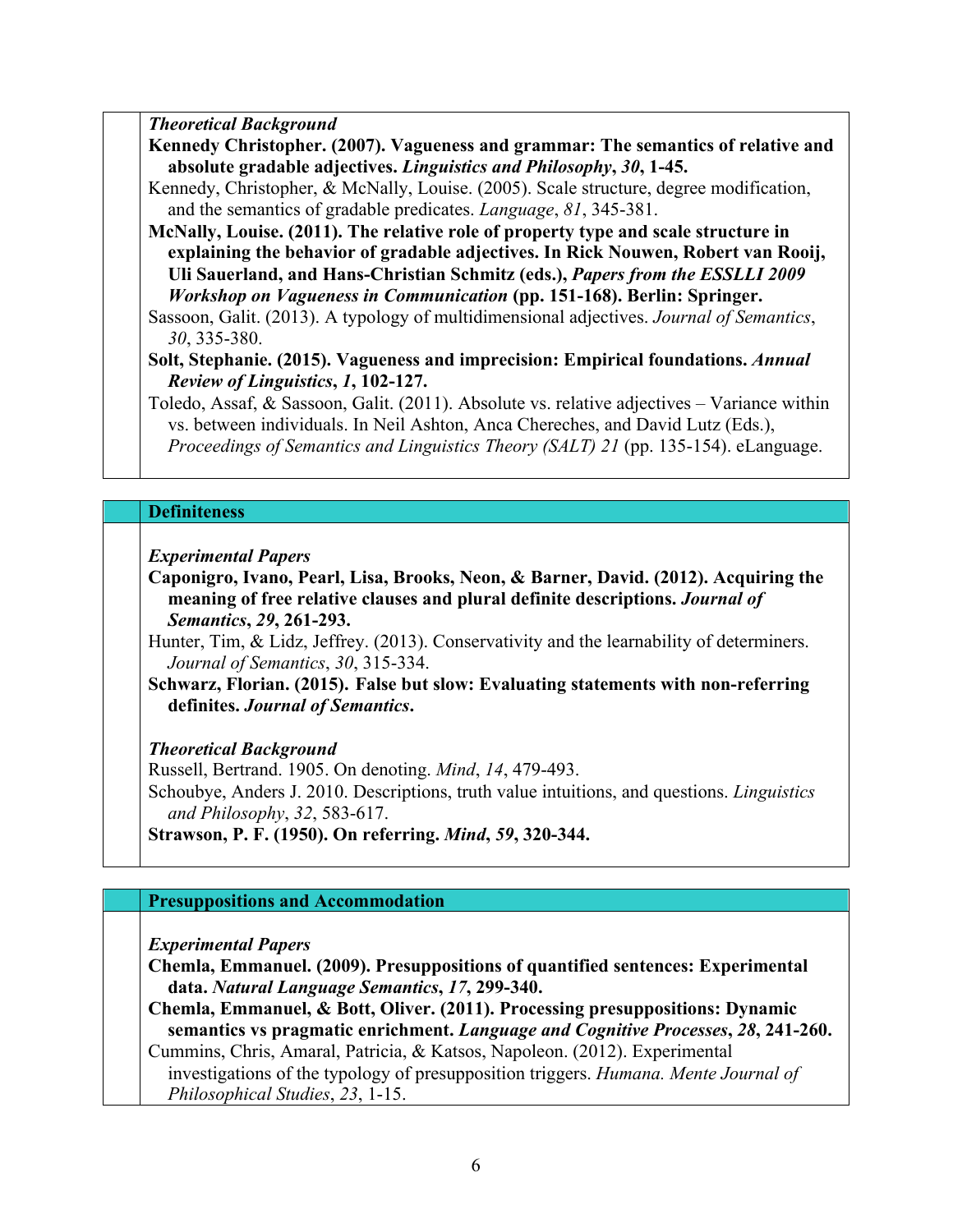Geurts, Bart, & van Tiel, Bob. (2015). When "all the five circles" are four: New exercises in domain restriction. *Topoi*.

- Romoli, Jacopo, & Schwarz, Florian. (2015). An experimental comparison between presuppositions and indirect scalar implicatures. In F. Schwarz (ed.). *Experimental Perspectives on Presuppositions – Studies in Theoretical Psycholinguistics*, *45* (pp. 215- 240). Dordrecht: Springer
- **Schwarz, Florian. (2007). Processing presupposed content.** *Journal of Semantics***,** *24***, 373-416.**

## *Theoretical Background*

- Heim, Irene. (1983). On the projection problem for presuppositions. In D. Flickinger (ed.), *Proceedings of the Second West Coast Conference on Formal Linguistics* (pp. 114-125). Stanford, CA: Stanford University Press. Also in P. Portner and B. Partee (eds.), *Formal semantics: The essential readings* (pp. 249-260). Blackwell
- Karttunen, Lauri. (1974). Presuppositions of compound sentences. *Linguistic Inquiry*, *4*, 169-193.
- Schwarz, Florian. (2015). Introduction: Presuppositions in context theoretical issues and experimental perspectives. In F. Schwarz (ed.). *Experimental Perspectives on Presuppositions – Studies in Theoretical Psycholinguistics*, *45* (pp. 1-38). Dordrecht: Springer

### **Stalnaker, Robert. (1974). Pragmatic presuppositions. In R. (1999) Stalnaker (ed.),**  *Context and content* **– Essays on intentionality in speech and thought (pp. 47-62). Oxford: Oxford University Press.**

## **(not) At-Issueness and Appositives**

### *Experimental Papers*

Dillon, Brian, Clifton, Charles, Jr., & Frazier, Lyn. (2013). Pushed aside: Parentheticals, memory, and processing. *Language, Cognition, and Neuroscience*, *29*, 483-498.

- **Harris, Jesse, & Potts, Chris. (2009). Perspective-shifting with appositives and expressives.** *Linguistics and Philosophy***,** *32***, 523-552.**
- **Syrett, Kristen, & Koev, Todor M. (2015). Experimental evidence for the truth conditional contribution and shifting information status of appositives.** *Journal of Semantics***.**

## *Theoretical Background*

Amaral, Patricia, Roberts, Craige, & Smith, E. Allyn. (2007). Review of *The Logic of Conventional Implicatures* by Chris Potts. *Linguistics and Philosophy*, *30*, 707-749.

**AnderBois, Scott, Brasoveanu, Adrian, & Henderson, Robert. (2010), Crossing the appositive/at-issue meaning boundary. In N. Li & D. Lutz (Eds.),** *Proceedings of Semantics and Linguistic Theory (SALT) 20* **(328-346). eLanguage (http://elanguage.net/journals/salt).**

Potts, Chris. (2007). Conventional implicatures, a distinguished class of meanings. In G. Ramchand & C. Reiss (Eds.), *The Oxford handbook of linguistic interfaces* (pp. 475- 502). Oxford: Oxford University Press.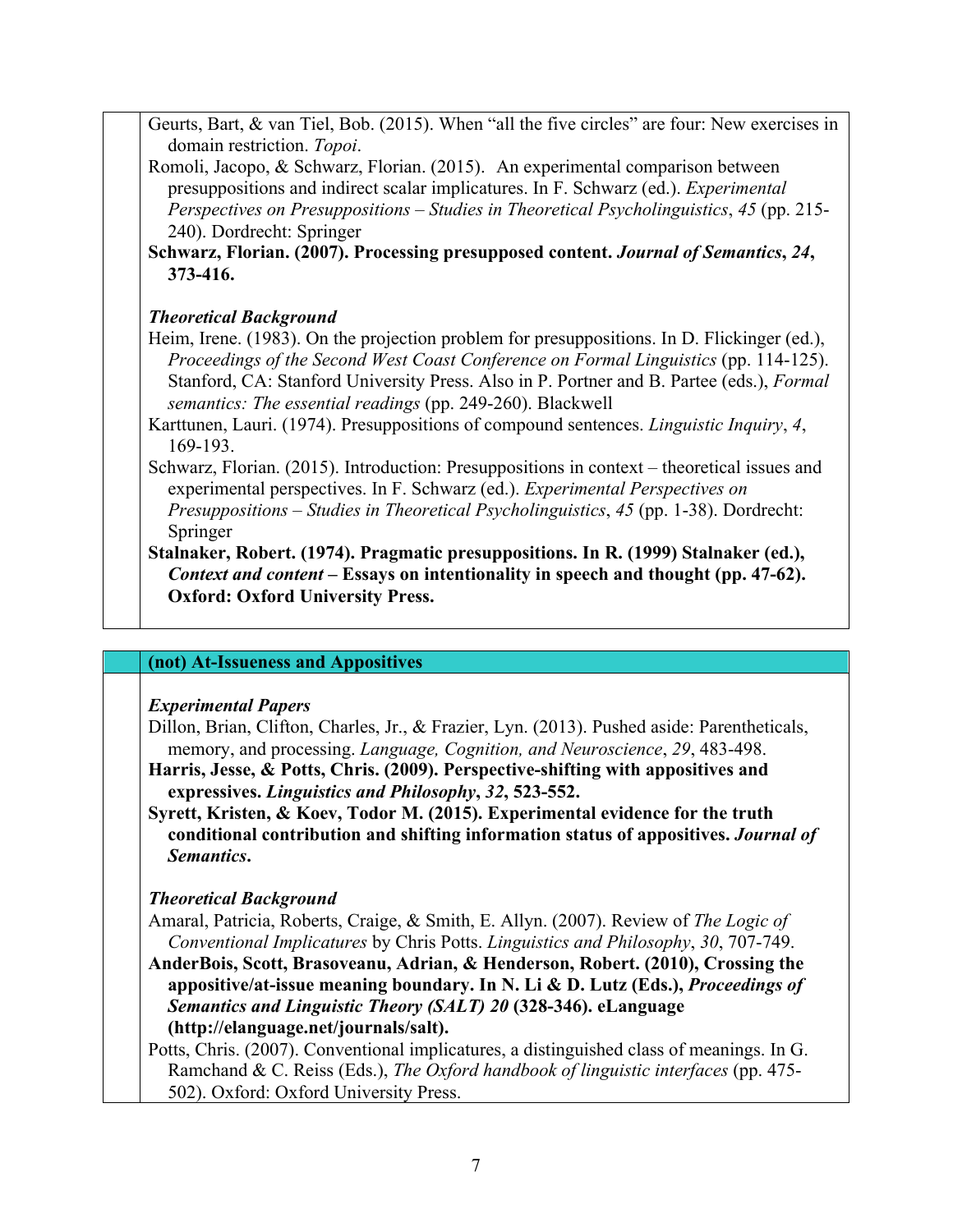**Potts, Chris. (2011). Conventional implicature and expressive content. In Maienborn, Claudia, Klaus von Heusinger, and Paul Portner (eds.),** *Semantics: An International Handbook of Natural Language Meaning: Volume 3* **(2516-2536). Berlin: de Gruyter. Simons, Mandy, Tonhauser, Judith, Beaver, David, & Roberts, Craige. (2010). What projects and why.** *Proceedings of Semantics and Linguistics Theory (SALT) 20* **(pp. 309-327).** 

Tonhauser, Judith, Beaver, David, Roberts, Craige, & Simons, Mandy. (2013). Toward a taxonomy of projective content. *Language*, *89*, 66-109.

### **Scalar Implicatures**

- **Bott, Lewis, & Noveck, Ira. (2004). Some utterances are underinformative: The onset and time course of scalar inferences.** *Journal of Memory and Language***,** *51***, 437-457.** Breheny, Richard, Ferguson, Heather, & Katsos, Napoleon. (2013). Taking the epistemic step: Toward a model of on-line access to conversational implicatures. *Cognition*, *126*, 423-440.
- **Breheny, Richard, Ferguson, Heather, & Katsos, Napoleon. (2013). Investigating the timecourse of accessing conversational implicatures during incremental sentence interpretation.** *Language and Cognitive Processes***,** *28***, 443-467.**
- **Breheny, Richard, Katsos, Napoleon, & Williams, John. (2005). Are generalized scalar implicatures generated by default? An on-line investigation into the role of context in generating pragmatic inferences.** *Cognition***,** *100***, 434-463.**
- Degan, Judith, & Tanenhaus, Michael. (2015). Availability of alternatives and the processing of scalar implicatures: A visual world eye-tracking study. *Cognitive Science*.
- Doran, Ryan, Baker, Rachel E., McNabb, Yaron, Larson, Meredith, & Ward, Gregory. (2009). On the non-unified nature of scalar implicature: An empirical investigation. *International Review of Pragmatics*, *1*, 211-248.
- Doran, Ryan, Ward, Gregory, Larson, Meredith, McNabb, Yaron, & Baker, Rachel E. (2012). A novel experimental paradigm distinguished between what is said and what is implicated. *Language*, *88*, 124-154.
- Grodner, Dan, Klein, Natalie M., Carbary, Kathleen M., Tanenhaus, Michael K. (2010). "Some," and possibly all, scalar inferences are not delayed: Evidence for immediate pragmatic enrichment. *Cognition*, *116*, 42-55.
- Huang, Yi-Ting, & Snedeker, Jesse. (2009). Online interpretation of scalar quantifiers: Insight into the semantics-pragmatics interface. *Cognitive Psychology*, *58*, 376-415.
- Katsos, Napoleon, & Cummins, Chris. (2010). Pragmatics: From theory to experiment and back again. *Language and Linguistics Compass*, *4/5*, 282-295.
- van Tiel, Bob, van Miltenburg, Emiel, Zevakhina, Natalia, & Geurts, Bart. (*to appear*). Scalar diversity. *Journal of Semantics*.

### *Theoretical Background*

- Chierchia, Gennaro, & McConnell-Ginet. (2000). *Meaning and grammar: An introduction to semantics*. Cambridge, Mass: MIT Press. Chapter 4, section 5, in particular pp. 244- 247.
- Hirschberg, Julia. (1985). *A theory of scalar implicatures*. New York: Garland. Chapters 3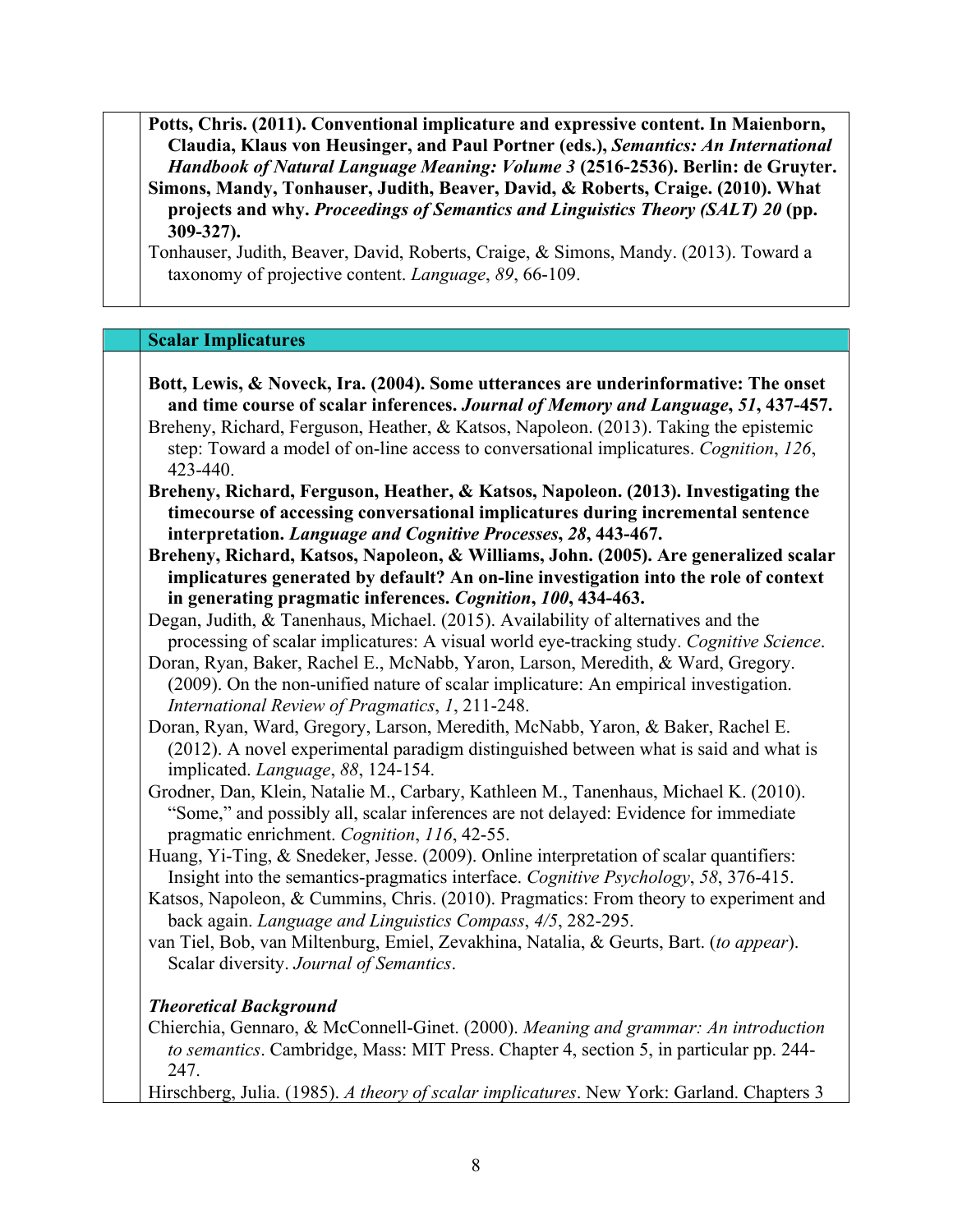and 4.

**Horn, Laurence R. (2008). Implicature. In L. R. Horn and G. Ward (eds.),** *The handbook of pragmatics* **(pp. 2-28). Oxford: Blackwell Publishing. Sections 1-3.**

#### **Embedded Scalar Implicatures**

#### *Experimental Papers*

**Chemla, Emmanuel, & Spector, Benjamin. (2011). Experimental Evidence for Embedded Scalar Implicatures.** *Journal of Semantics***,** *28***, 359-400.**

**Geurts, Bart, & Pouscoulous, Nausicaa. (2009). Embedded scalar implicatures?!?**  *Semantics & Pragmatics***,** *2***, 1-34.**

Geurts, Bart, & van Tiel, Bob. (2013). Embedded scalars. *Semantics & Pragmatics*, *6*, 1-37.

#### *Theoretical Background*

Chierchia, Gennaro, Fox, Danny, & Spector, Benjamin. (2008). Hurford's constraint and the theory of scalar implicatures: Evidence for embedded implicatures. Ms.

- Chierchia, Gennaro, Fox, Danny, & Spector, Benjamin. (2012). The grammatical view of scalar implicatures and the relationship between semantics and pragmatics. Ms.
- **Chierchia, Gennaro, Fox, Danny, & Spector, Benjamin. (2012). Scalar implicatures as a grammatical phenomenon. In Maienborn, Claudia, Klaus von Heusinger, and Paul Portner (eds.),** *Semantics: An International Handbook of Natural Language Meaning: Volume 3* **(2297-2331). Berlin: de Gruyter.**

**Ippolito, Michela. (2010). Embedded implicatures? Remarks on the debate between globalist and localist theories.** *Semantics & Pragmatics***,** *3***, 1-15.**

#### **Collectivity, Distributivity, and Plurality**

#### *Experimental Papers*

- Anand, Pranav, Andrews, Caroline, Farkas, Donka, & Wagers, Matthew. (2011). The exclusive interpretation of plural nominals in quantificational environments. In N. Ashton, A. Chereches, and D. Lutz (eds.), *Proceedings of the 21st SALT* (pp. 176-196). eLanguage.
- **Frazier, Lyn, Pacht, Jeremy M., & Rayner, Keith. (1999). Taking on semantic commitments II: Collective versus distributive readings.** *Cognition***,** *70***, 87-104.**

Musolino, Julien. (2009). The logical syntax of number words: Theory, acquisition and processing. *Cognition*, *111*, 24-45.

- Syrett, Kristen. (2015). Mapping properties to individuals in language acquisition. In *Proceedings of the 39th Annual BUCLD*.
- **Syrett, Kristen, & Musolino, Julien. (***to appear***). All together now: Collectivity, distributivity, and the semantics of** *together* **in child and adult language.** *Language Acquisition: A Journal of Developmental Linguistics***.**

**Syrett, Kristen, & Musolino, Julien. (2013). Collectivity, distributivity, and the interpretation of numerical expressions in child and adult language.** *Language Acquisition: A Journal of Developmental Linguistics***,** *20***, 259-291.**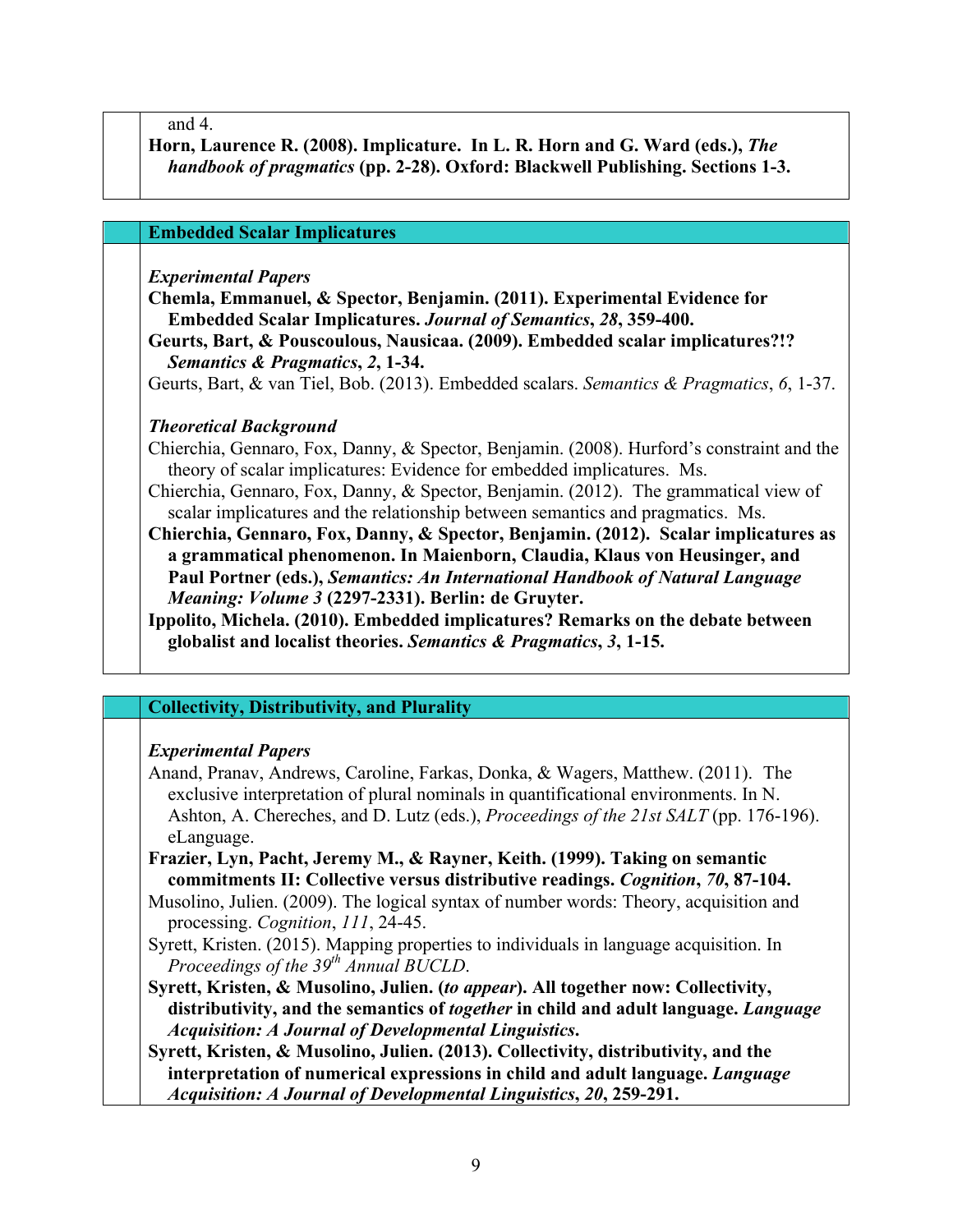### *Theoretical Background*

Champollion, Lucas. (2015). Stratified reference: The common core of distributivity, aspect, and measurement. *Theoretical Linguistics*.

Lasersohn

Link, Gerhard. (1983). The logical analysis of plurals and mass terms: a lattice-theoretical approach. In R. Baüerle, C. Schwarze & A. von Stechow (eds.), *Meaning, use, and interpretation of language* (pp. 302-323). Berlin: de Gruyter.

**Schwarzschild, Roger. (1996). Plurals, presuppositions and the sources of distributivity.** *Natural Language Semantics***,** *2***, 201-248.**

#### **Numerals**

*Experimental Papers*

- **Cummins, Chris, Sauerland, Uli, & Solt, Stephanie. (2012). Granularity and scalar implicature in numerical expressions.** *Linguistics and Philosophy***,** *35***, 135-169.**
- **Huang, Ti-Ting, Spelke, Elizabeth, & Snedeker, Jesse. (2013). What exactly do numbers mean?** *Language Learning and Development***,** *9***, 105-129.**
- Hurewitz, Felicia, Papafragou, Anna, Gleitman, Lila, & Gelman, Rochel. (2006). Asymmetries in the acquisition of numbers and quantifiers. *Language Learning and Development*, *2*, 77-96.
- **Musolino, Julien. (2004). The semantics and acquisition of number words: Integrating linguistic and developmental perspectives.** *Cognition***,** *93***, 1-41.**
- Papafragou, Anna, & Musolino, Julien. (2003). Scalar implicatures: experiments at the semantics-pragmatics interface. *Cognition*, *86*, 253-282.

## *Theoretical Background*

- **Breheny, Richard. (2008). A new look at the semantics and pragmatics of numerically quantified noun phrases.** *Journal of Semantics***,** *25***, 93-139.**
- Carston, Robyn. (1998). Informativeness, relevance, and scalar implicature. In R. Carston and S. Uchida (eds.), *Relevance theory: Applications and implications* (pp. 179-238). Amsterdam: Benjamins. See Section 4.
- **Geurts, Bart. (2006). Take 'five'. In Svetlana Vogeleer and Liliane Tasmowski (eds.),**  *Non-definiteness and plurality* **(pp. 311-329). Amsterdam/Philadelphia: Benjamins.**
- Kennedy, Christopher. (2013). A scalar semantics for scalar readings of number words. In I. Caponigro and C. Cecchetto (eds.), *From grammar to meaning: The spontaneous logicality of language* (pp. 172-200). Cambridge: Cambridge University Press.

Spector, Benjamin. (2013). Bare numerals and scalar implicatures. *Language and Linguistics Compass*, *7*, 273-294.

### **Modified Numerals**

*Experimental Papers*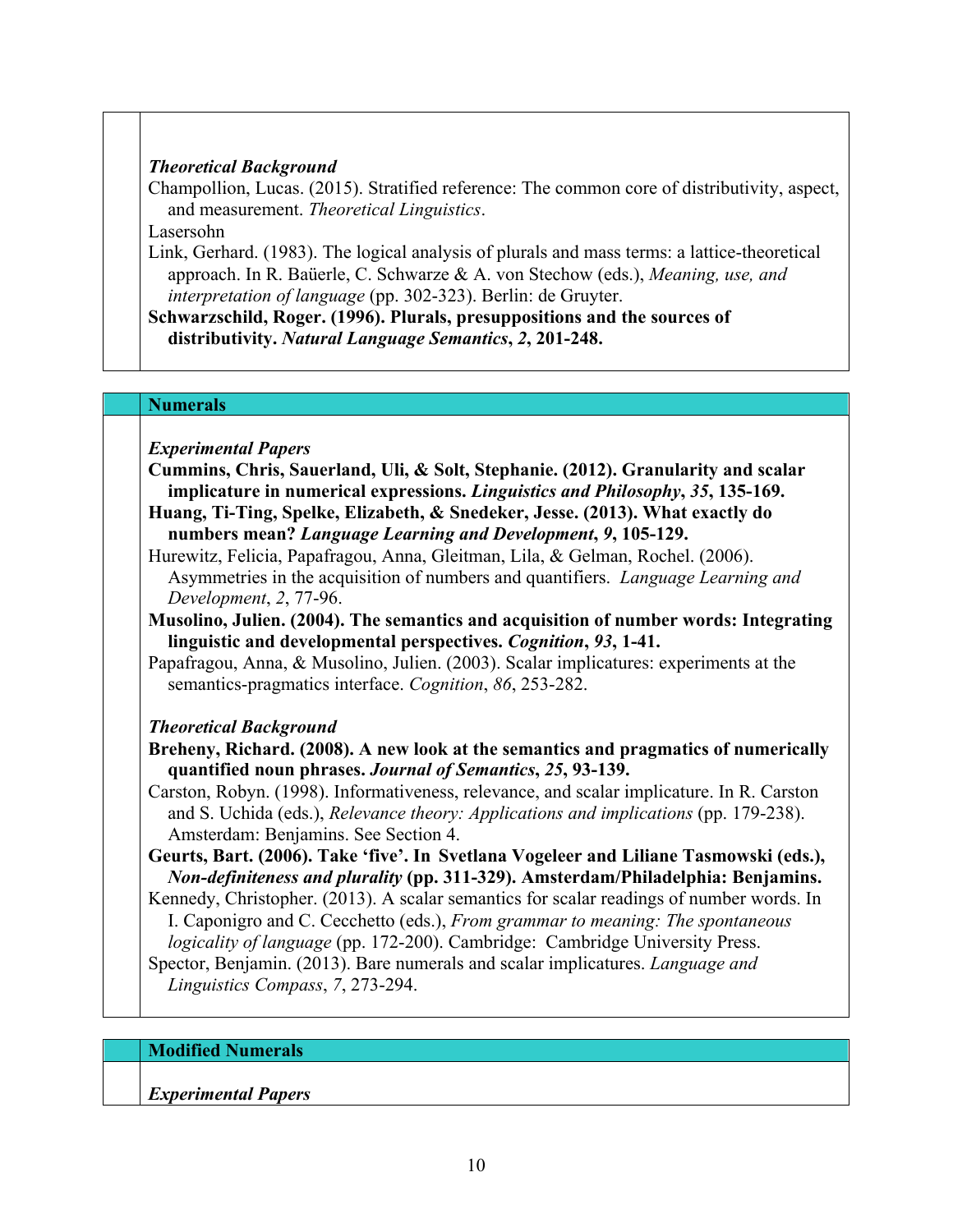**Cummins, Chris, & Katsos, Napoleon. (2010). Comparative and superlative quantifiers: Pragmatic effects of comparison type.** *Journal of Semantics***,** *27***, 271-305. Geurts, Bart, Katsos, Napoleon, Cummins, Chris, Moons, Jonas, & Noordman, Leo.** 

**(2010). Scalar quantifiers: Logic, acquisition, processing.** *Language and Cognitive Processes***,** *25***, 130-148.**

Geurts, Bart. Experimental support for a modal analysis of "at least" and "at most." Ms. Koster-Moeller, Jorie, Varvoutis, Jason, & Hackl, Martin. (2008). Verification procedures for modified numeral quantifiers. In N. Abner and J. Bishop (eds.), *Proceedings of the 27th West Coast Conference on Formal Linguistics* (pp. 310-317). Somerville, MA: Cascadilla Proceedings Project.

**Marty, Paul, Chemla, Emmanuel, & Spector, Benjamin. (2015). Phantom readings: The case of modified numerals.** *Language, Cognition, and Neuroscience***,** *30***, 462-477.**

## *Theoretical Background*

Coppock, Elizabeth, & Brochhagen, Thomas. (2013). Raising and resolving issues with scalar modifiers. *Semantics & Pragmatics*, *6*, 1-57.

- Geurts, Bart, & Nouwen, Rick. (2007). 'At least' et al.: The semantics of scalar modifiers. *Language*, *83*, 533-559.
- **Nouwen, Rick. (2010). Two kinds of modified numerals.** *Semantics & Pragmatics***,** *3***, 1- 41.**

Nouwen, Rick. (2008). Upper bounded *no more*: The exhaustive interpretation of non-strict comparison. *Natural Language Semantics*, *11*, 271-295.

**Schwarz, Bernard, Buccola, Brian, & Hamilton, Michael. (2012). Two types of class B numeral modifiers: A reply to Nouwen 2010.** *Semantics & Pragmatics***,** *5***, 1-25.**

### *Most*

*Experimental Papers*

**Hackl, Martin. (2009). On the grammar and processing of proportional quantifiers:**  *most* **versus** *more than half***.** *Natural Language Semantics***,** *17***, 63-98.**

Halberda, Justin, Taing, L. and Lidz, Jeffrey. (2008). The development of 'most' comprehension and its potential dependence on counting-ability in preschoolers. *Language Learning and Development*, *4*, 99-121.

- Kotek, Hadas, Sudo, Yasutada, Howard, Edwin, & Hackl, Martin. (2011); *Most* meanings are superlative. *Experiments at the Interfaces*, *Syntax and Semantics*, *37*, 101-145.
- **Kotek, Hadas, Sudo, Yasutada, & Hackl, Martin. (2015) Experimental investigations of ambiguity: The case of** *most***.** *Natural Language Semantics***.**
- **Lidz, Jeffrey, Pietroski, Paul, Halberda, Justin, & Hunter, Tim. (2011). Interface transparency and the psychosemantics of** *most***.** *Natural Language Semantics***,** *19***, 227-256.**

Papafragou, Anna, & Schwarz, Naomi. (2005/2006). *Most* wanted. *Language Acquisition*, *13*, 207-251.

Pietroski, Paul, Lidz, Jeffrey, Hunter, Tim, & Halberda, Justin. (2009). The meaning of 'most': Semantics, numerosity and psychology. *Mind & Language*, *24*, 554-585.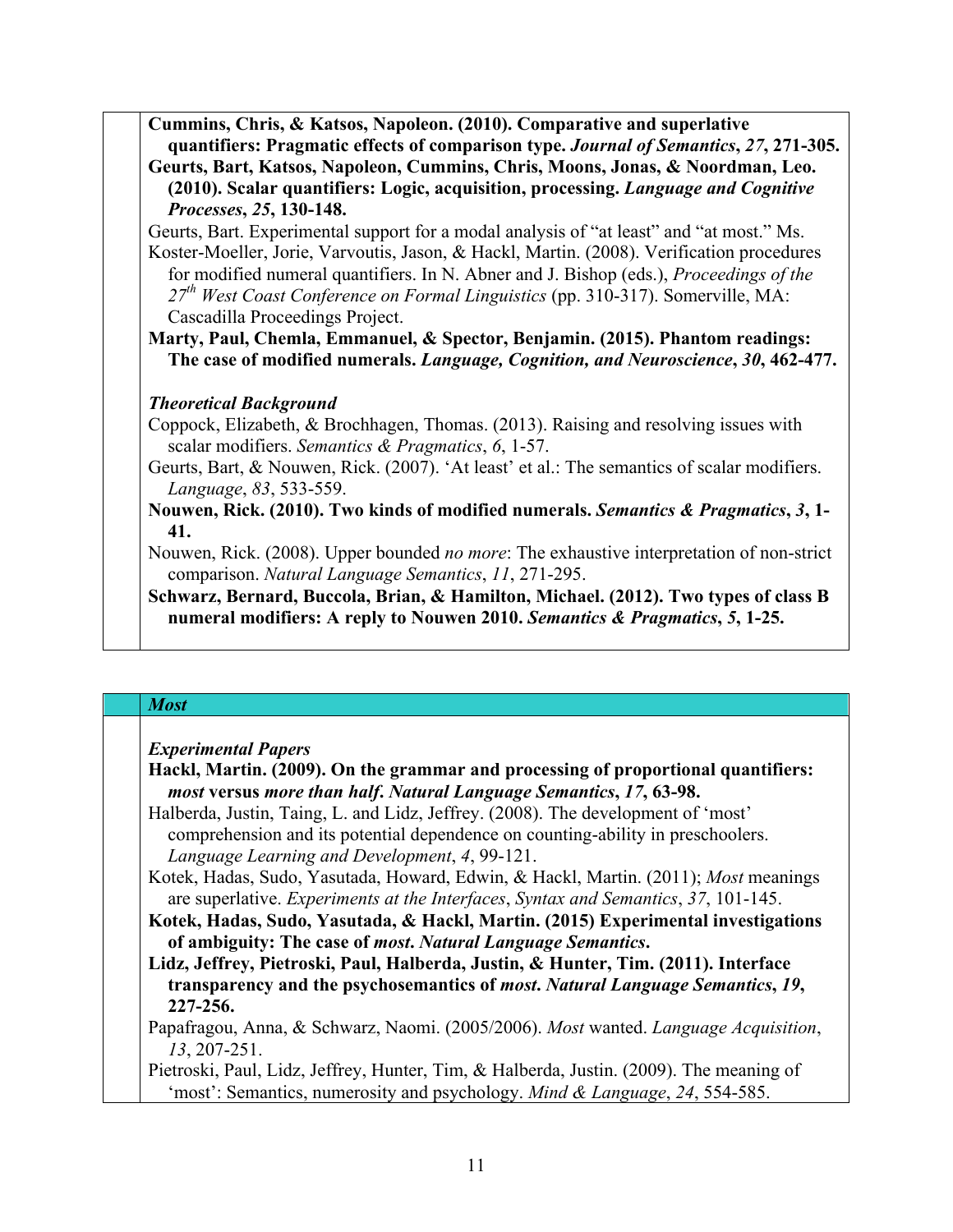| <b>Theoretical Background</b>                                                           |
|-----------------------------------------------------------------------------------------|
| Ariel, Mira. (2004). Most. Language, 80, 658-706.                                       |
| AAAS on this research: http://sciencenetlinks.com/science-news/science-updates/value-   |
| $of-most/$                                                                              |
| Barwise, Jon, & Cooper, Robin. (1981). Generalized quantifiers and natural language.    |
| Linguistics and Philosophy, 4, 159-219.                                                 |
| Gajewski, Jon. (2009). Superlatives, NPIs, and most. Journal of Semantics, 27, 125-137. |
| Hackl, Martin. 2000. Comparative quantifiers. Unpublished PhD dissertation, MIT.        |
| [Chapter 1]                                                                             |

*We unfortunately won't have time to cover the following topics, but they fit in the course theme. I have included the list here and the readings on Sakai, so you have the references.* 

#### **Embedded Questions**

#### *Experimental Papers*

Cremers, Alexandre, & Chemla, Emmanuel. (2015). A psycholinguistic study of the exhaustive readings of embedded questions. *Journal of Semantics*.

#### *Theoretical Background*

Groenendijk, J. & Stokhof, M. (1982). Semantic analysis of *wh*-complements. *Linguistics and Philosophy*, *5*, 175-233.

Karttunen, Lauri. (1977). Syntax and semantics of questions. *Linguistics and Philosophy*, *1*, 3-44.

Klinedinst, Nathan, & Rothschild, Daniel. (2011). Exhaustivity in questions with nonfactives. *Semantics & Pragmatics*, *4*, 1-23.

Lahiri, Utpal. (2002). *Questions and answers in embedded contexts*. New York: Oxford University Press.

#### *More* **and the Mass/Count Distinction**

#### *Experimental Papers*

Bale, Alan, & Barner, David. (2009). The interpretation of functional heads: Using comparatives to explore the mass/count distinction. *Journal of Semantics*, *26*, 217-252. Barner, David, & Snedeker, Jesse. (2005). Quantity judgments and individuation: Evidence

that mass nouns count. *Cognition*, *97*, 41-66.

Barner, David, & Snedeker, Jesse. (2006). Children's early understanding of mass-count syntax: Individuation, lexical content, and the number asymmetry hypothesis. *Language Learning and Development*, *2*, 163-194.

#### *Theoretical Background*

Chierchia, Gennaro. (1998). Plurality of mass nouns and the notion of 'semantic parameter'.